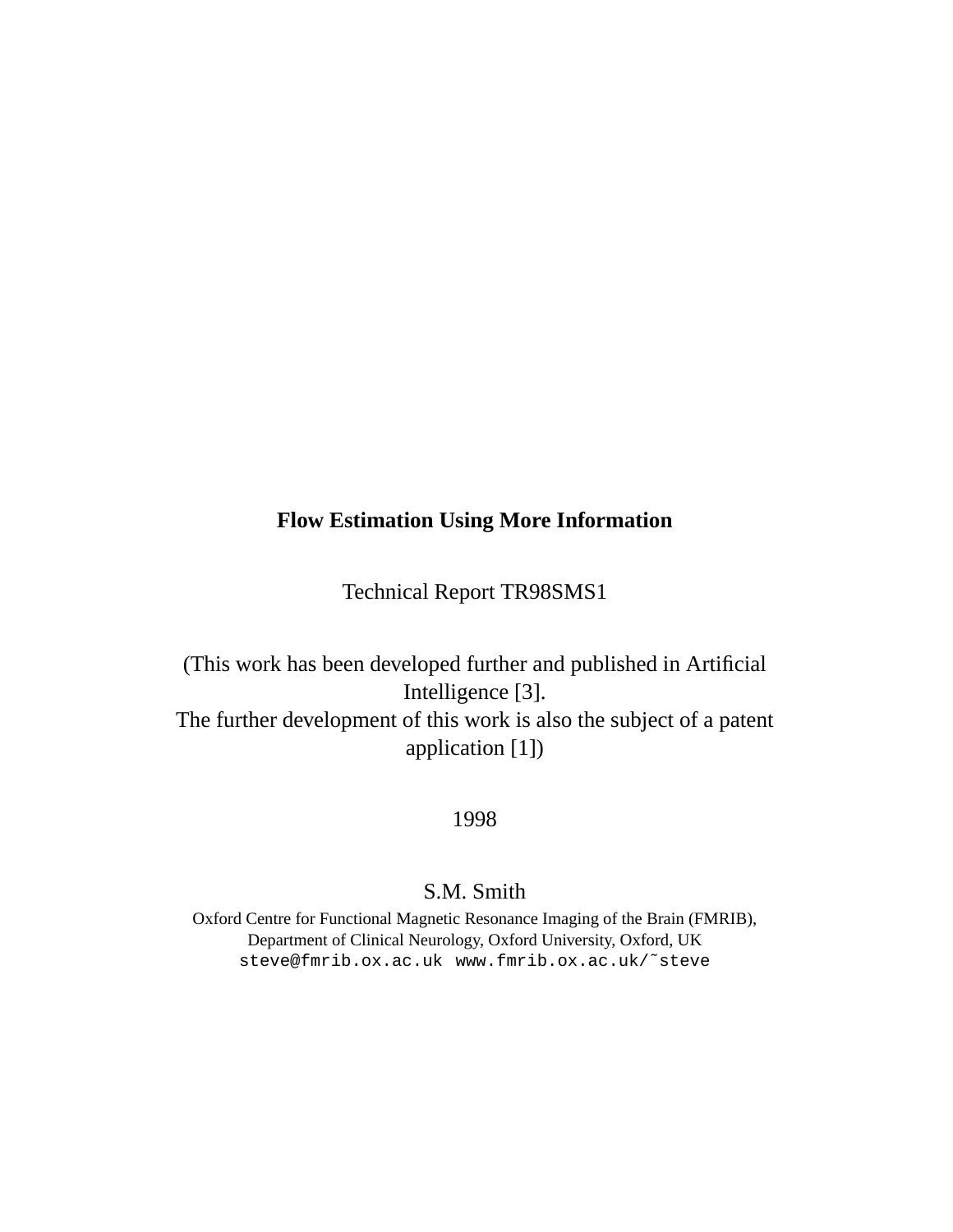#### **Abstract**

Most existing pixel-based optic flow methods work on the principle of finding an optimal value for the optic flow at each pixel and then reducing errors and ambiguities by some sort of smoothing of the resulting vector field. A weakness with these approaches is that no information about possible original flow vectors (other than the "optimal" one) is considered; thus much potentially useful information is lost. In this report a new approach is described, which keeps information about all the possible flow vectors at each pixel for use *during* the smoothing (error correction) stage, resulting in better flow estimation.

**Keywords:** Optic flow, 2D motion estimation, correlation

°c 1998 Stephen M. Smith, Oxford University Centre for Functional Magnetic Resonance Imaging of the Brain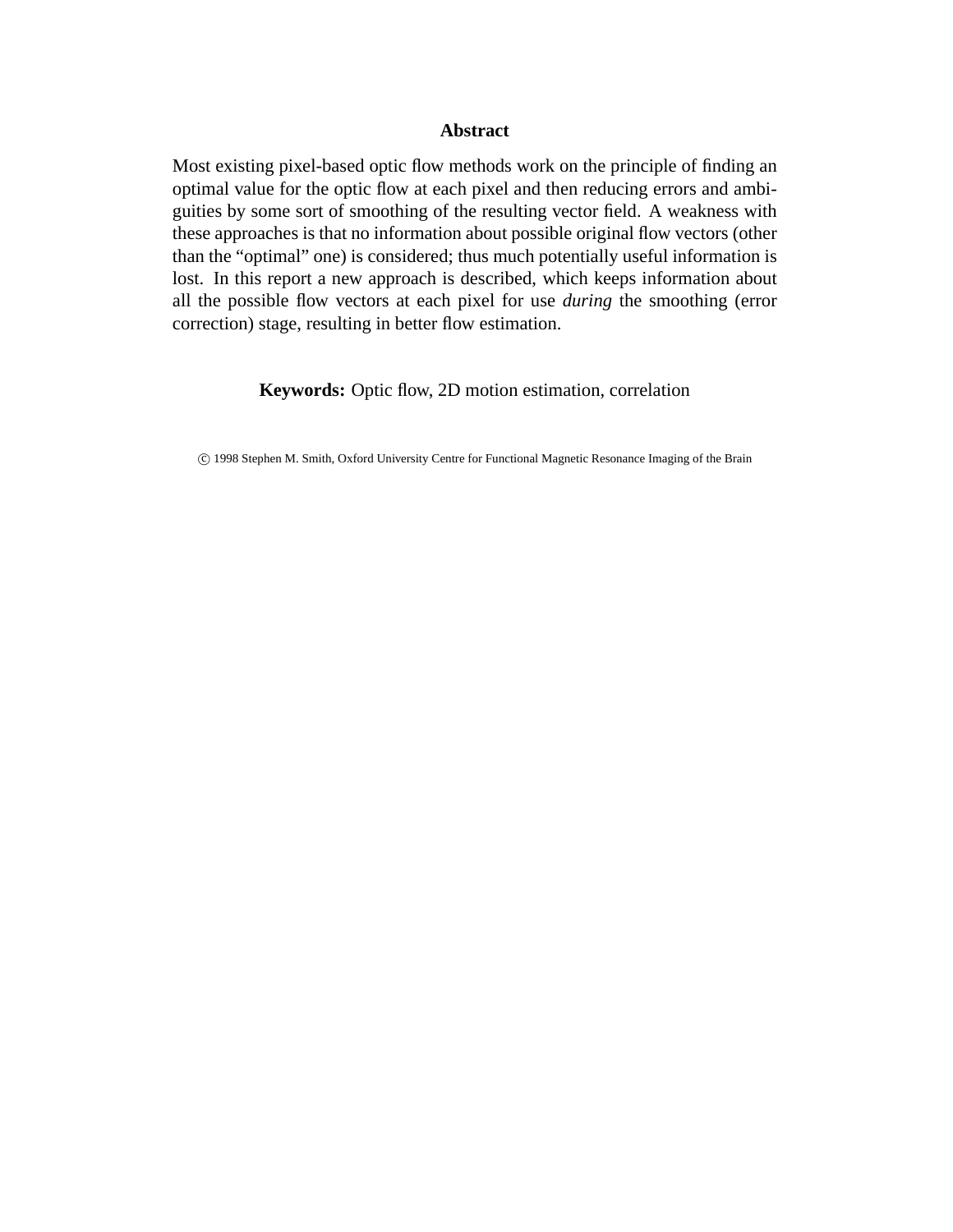## **1 Introduction and Review**

Most existing pixel-based optic flow methods work on the principle of finding an optimal value for the optic flow at each pixel and then reducing errors by some sort of smoothing of the resulting vector field. These errors arise largely because of two factors. The first of these is flow measurement inaccuracy, arising from the various noise processes which occur throughout the image capturing and digitization, along with non-modelled changes in the scene being digitized. The second cause of "error" is the well known aperture effect [5] where, for example, flow can only be estimated perpendicular to an edge, and the flow component parallel to the edge must be inferred from measurements elsewhere.

Various methods of overcoming these problems have been suggested. 2Dfeature-based optic flow methods (e.g., [8, 9]) overcome the aperture problem by only calculating flow at places in the image where the 2D flow field is well conditioned. 1D-feature-based (edge-based) methods (e.g., [4, 2]) find optic flow at edges, and interpolate around contours to enable estimation of the flow component parallel to the edges. However, none of these methods carry out very much error suppression on the flow estimates. The simplest gradient-based methods (e.g., [5]) reduce flow error by effectively applying linear smoothing to the flow field, whilst more advanced methods (e.g., [6, 7]) apply anisotropic smoothing, and try not to smooth flow across image edges or motion boundaries.

A serious weakness with these approaches is that no information related to possible alternatives to the "optimal" original flow vector is used; much potentially useful information is lost. In other words, the initial flow vector field is created with only a single vector estimated at each image point. There is no reason why a richer information field could not be produced, that stored, for example, all possible flow vectors at each image position, along with their initial relative "probabilities". These probabilities could be derived from any particular flow estimation method already in use, e.g., patch correlation.

In this report a new approach is described. ISIS - Integrated Support Information Spreading - keeps the early flow information for use *during* the smoothing/error correction stage, thus using more of the available information and resulting in better flow estimation.

Since the original idea for ISIS was developed, further work has been carried out to improve the error correction method, by Hayton, Brady and Smith [3]. Therefore this report is kept brief, as an introduction to the basic concept of using all of the flow information for as long as possible.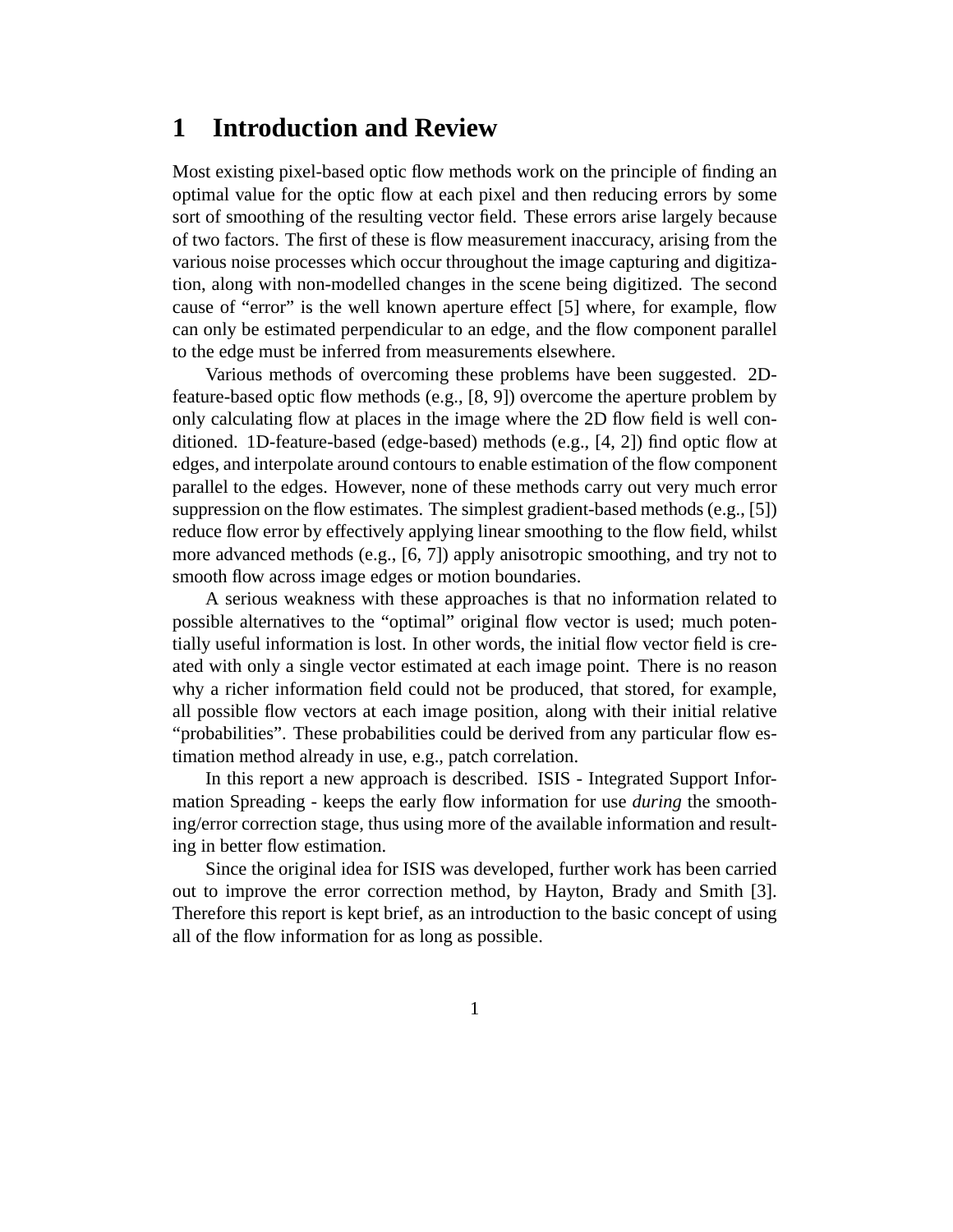# **2 ISIS – Details**

ISIS operates on a pair of images, attempting to provide a good estimate of optic flow, i.e., the motion field that transforms the first image to the second. This new approach to optic flow estimation is described in this section.

Firstly, a basic method of finding optic flow is decided upon. A simple and intuitive method is cross-correlation, where a patch centred on a point in the first image is moved around the corresponding point in the second image. For an example image pair, see Figure 1. For each point in the first image, a corresponding



Figure 1: Example pair of images with optimal optic flow values shown for two example image positions. Position A has an unambiguous optic flow vector, whilst position B could move to one of several points on the bottom edge of the grey square.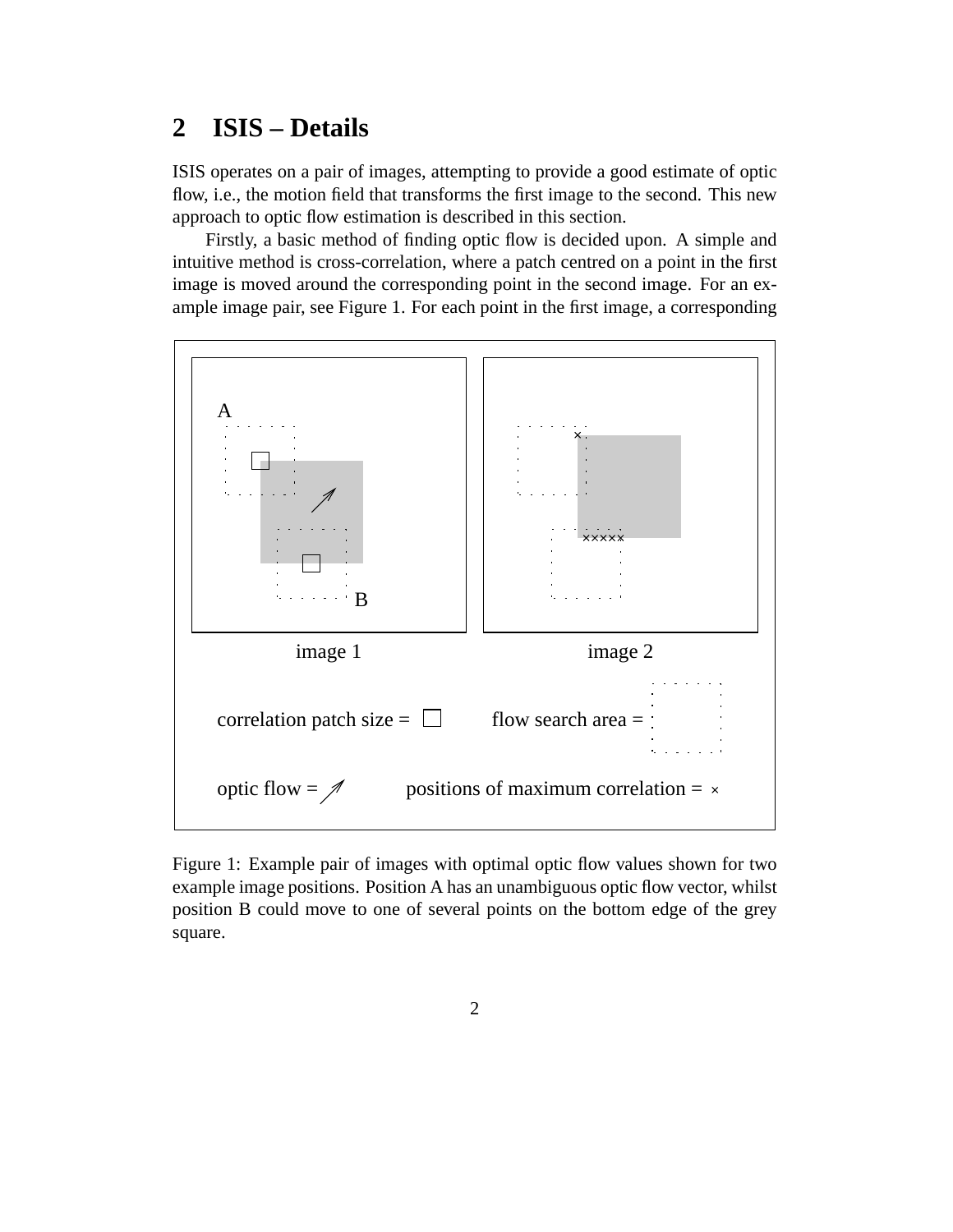2D array of optic flow scores is derived - currently, an array of cross-correlation scores. The size of the array is limited by the maximum allowed optic flow. Previously, researchers have only been interested in taking the maximum value from within this array, giving an immediate single estimate of the optic flow. Score arrays corresponding to the example starting positions A and B from Figure 1 are shown in Figure 2.

| 30                       |                               |  |  |  |  |  | 30 30 30 30 35 45 50 45 |    |  | 40  |                              |  |  |  |  |                      | 50 60 70 80 80 80 80 80      |    |  |
|--------------------------|-------------------------------|--|--|--|--|--|-------------------------|----|--|-----|------------------------------|--|--|--|--|----------------------|------------------------------|----|--|
|                          | 30 30                         |  |  |  |  |  | 30 30 30 40 50 100 50   |    |  | 40. |                              |  |  |  |  |                      | 50 65 75 100 100 100 100 100 |    |  |
|                          | 30 30 30 30 30 35 45 50 45    |  |  |  |  |  |                         |    |  | 40. |                              |  |  |  |  |                      | 50 60 70 85 85 85 85 85      |    |  |
|                          | 30 30                         |  |  |  |  |  | 30 30 30 30 30 30 30 30 |    |  | 40  |                              |  |  |  |  |                      | 45 55 60 70 70 70 70 70      |    |  |
|                          | 30 30                         |  |  |  |  |  | 30 30 30 30 30 30 20    |    |  | 40. |                              |  |  |  |  |                      | 43 45 50 55 55 55 55 55      |    |  |
|                          | 30 30 30 30 30 30 30 30 30 20 |  |  |  |  |  |                         |    |  | 40  |                              |  |  |  |  |                      | 40 40 40 40 40 40 40 40 40   |    |  |
| 30.                      | 30                            |  |  |  |  |  | 30 30 30 30 30 30 20    |    |  | 40  |                              |  |  |  |  | 40 40 40 40 40 40    | 40 40                        |    |  |
|                          | 30 30                         |  |  |  |  |  | 30 30 30 30 30 30 20    |    |  | 40. |                              |  |  |  |  | 40 40 40 40 40 40    | 40 40                        |    |  |
|                          | 30 30                         |  |  |  |  |  | 30 30 30 30 30 30       | 20 |  | 40  |                              |  |  |  |  | 40 40 40 40 40 40 40 |                              | 40 |  |
|                          |                               |  |  |  |  |  |                         |    |  |     |                              |  |  |  |  |                      |                              |    |  |
|                          | A                             |  |  |  |  |  |                         |    |  | B   |                              |  |  |  |  |                      |                              |    |  |
|                          | optic flow corresponding to   |  |  |  |  |  |                         |    |  |     | optic flows corresponding to |  |  |  |  |                      |                              |    |  |
| maximum score is $(3,3)$ |                               |  |  |  |  |  |                         |    |  |     | maximum scores are $(0,3)$ , |  |  |  |  |                      |                              |    |  |
|                          |                               |  |  |  |  |  |                         |    |  |     |                              |  |  |  |  |                      |                              |    |  |
|                          | (1,3), (2,3), (3,3), (4,3)    |  |  |  |  |  |                         |    |  |     |                              |  |  |  |  |                      |                              |    |  |

Figure 2: Example flow score arrays corresponding to positions A and B in Figure 1.

The problem, in the case of position B in these example images, is that there is no unambiguous "best" optic flow vector. This will be even more strongly the case in "flat" regions, with no strong edges or texture. Although, in real images, there will probably be a single correlation score which is greater than all the others, it will not be very much greater (except at corners, e.g., position A, or perhaps in highly textured areas), and thus treating this vector as *the optic flow vector* is throwing away data which describes which other possible optic flow vectors are nearly as good, and which may be more valid, once the local neighbourhood is taken into account.

The resulting grid of 2D arrays of optic flow scores is processed so that the 2D arrays interact with each other on a local level. A "smoothing" filter is applied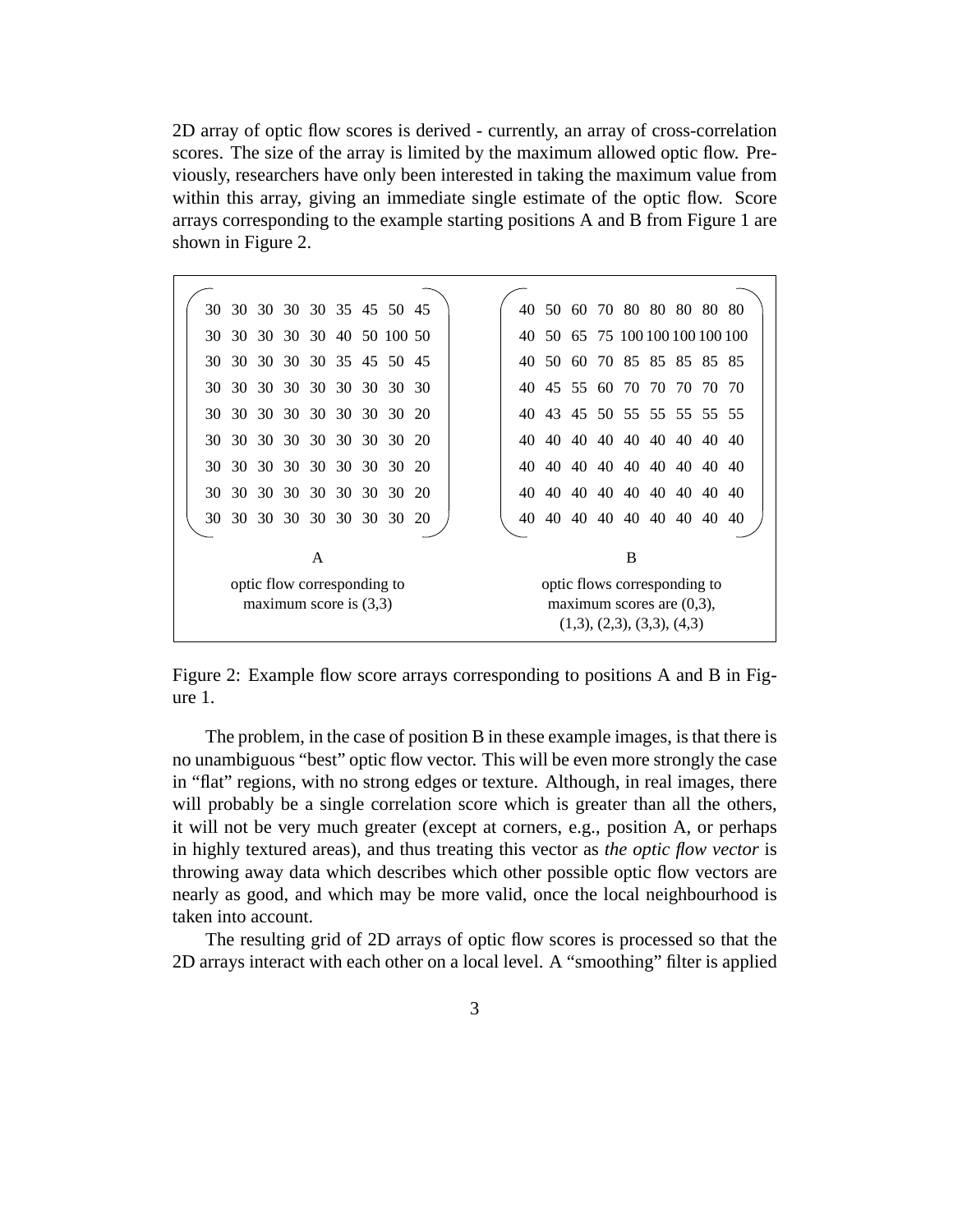to combine local arrays, so that noise in the flow estimation is reduced, and flow ambiguities are resolved. Thus each array is combined with its local neighbours using an appropriate filter, to produce an updated version of the array. This is carried out for each array, and the whole process is iterated many times, allowing information to spread around the array grid.

Various filters, used to combine information from local 2D arrays, have been tried. The most successful filter effectively insists that for an array element to stay high after filtering, the corresponding element must be high in all local arrays. A simple way of producing this "logical anding" effect is to multiply all the corresponding elements together (and take the  $n$ th root, so that iterations of this procedure do not overflow numerically). Thus, for each element  $S^{(x,y)}(i,j)$  at position  $(i, j)$  in the array associated with image position  $(x, y)$ , with a local array neighbourhood  $(x', y') \in l$  of  $n_l$  arrays, the new value for S after filtering is:

$$
S_{new}^{(x,y)}(i,j) = \sqrt[n]{\prod_{l} S_{old}^{(x',y')}(i,j)}
$$
(1)

Once the 2D flow arrays have been optimally filtered (typically, ten iterations), the position of the maximum within each array is taken to be the optic flow at that point in the image. (There is obviously scope here for trivially finding sub-pixel flow accuracy using interpolation within the array.)

In Figure 3 an example is given of finding optic flow between two MRI images of a subject's brain. The two images were taken two years apart and do not correspond to exactly the same slice of the brain. The six images show the estimated (maximal score) optic flow at various iterations of the error correction filter. At zero iterations, there is a large amount of noise in the flow field. After the ninth iteration a smooth flow field is obtained.

# **References**

- [1] J.M. Brady, P.M. Hayton, and S.M. Smith. Method and apparatus for image processing (subject: analysis of breast MRI data), 1999. Patent Application No. 9906420.6, 19 March 1999.
- [2] S. Gong and M. Brady. Parallel computation of optic flow. In O. Faugeras, editor, *Proc. 1st European Conf. on Computer Vision*, pages 124–133. Springer-Verlag, 1990.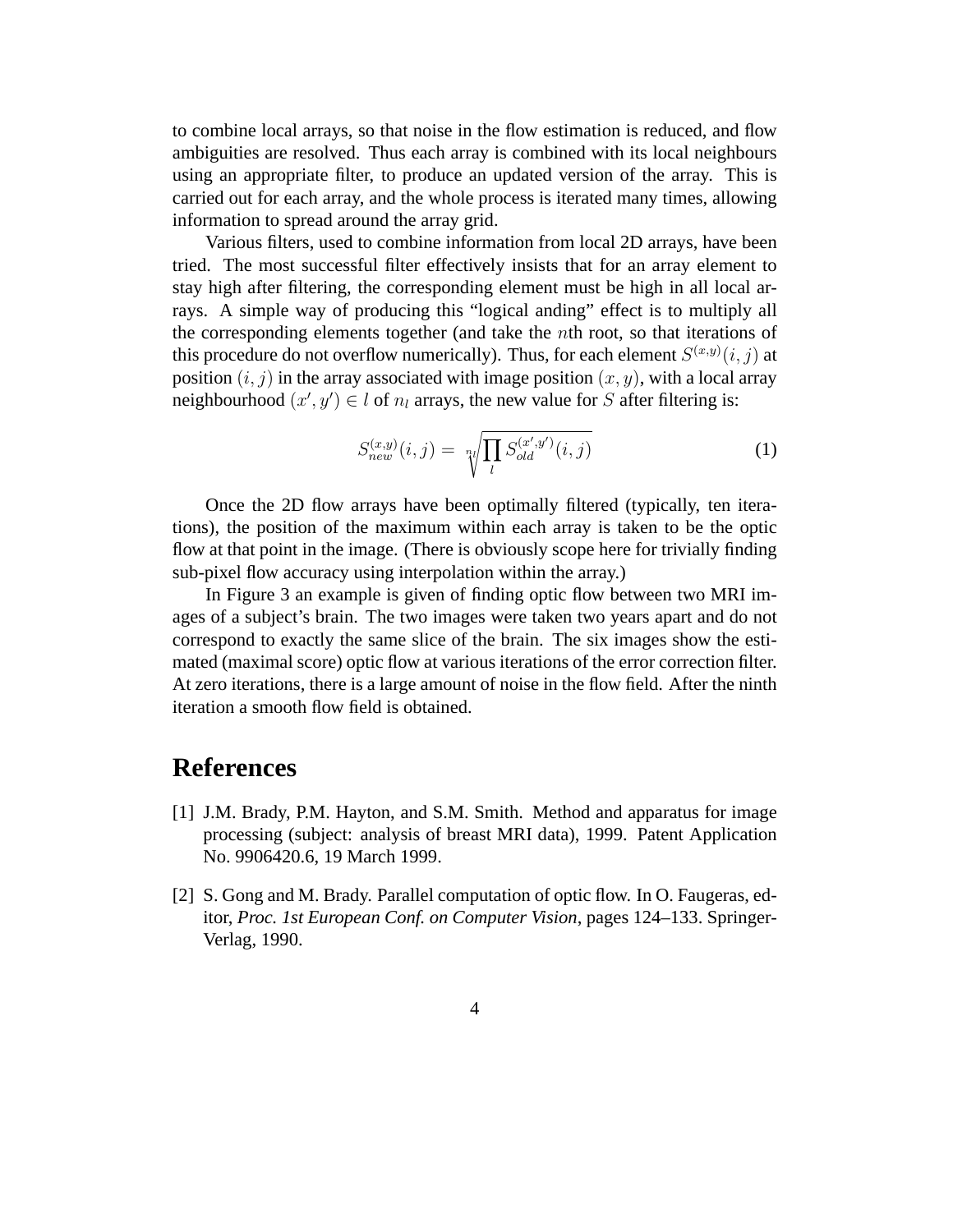

Figure 3: Example results from a pair of images of a brain, showing different iteration levels of the error correction filter.